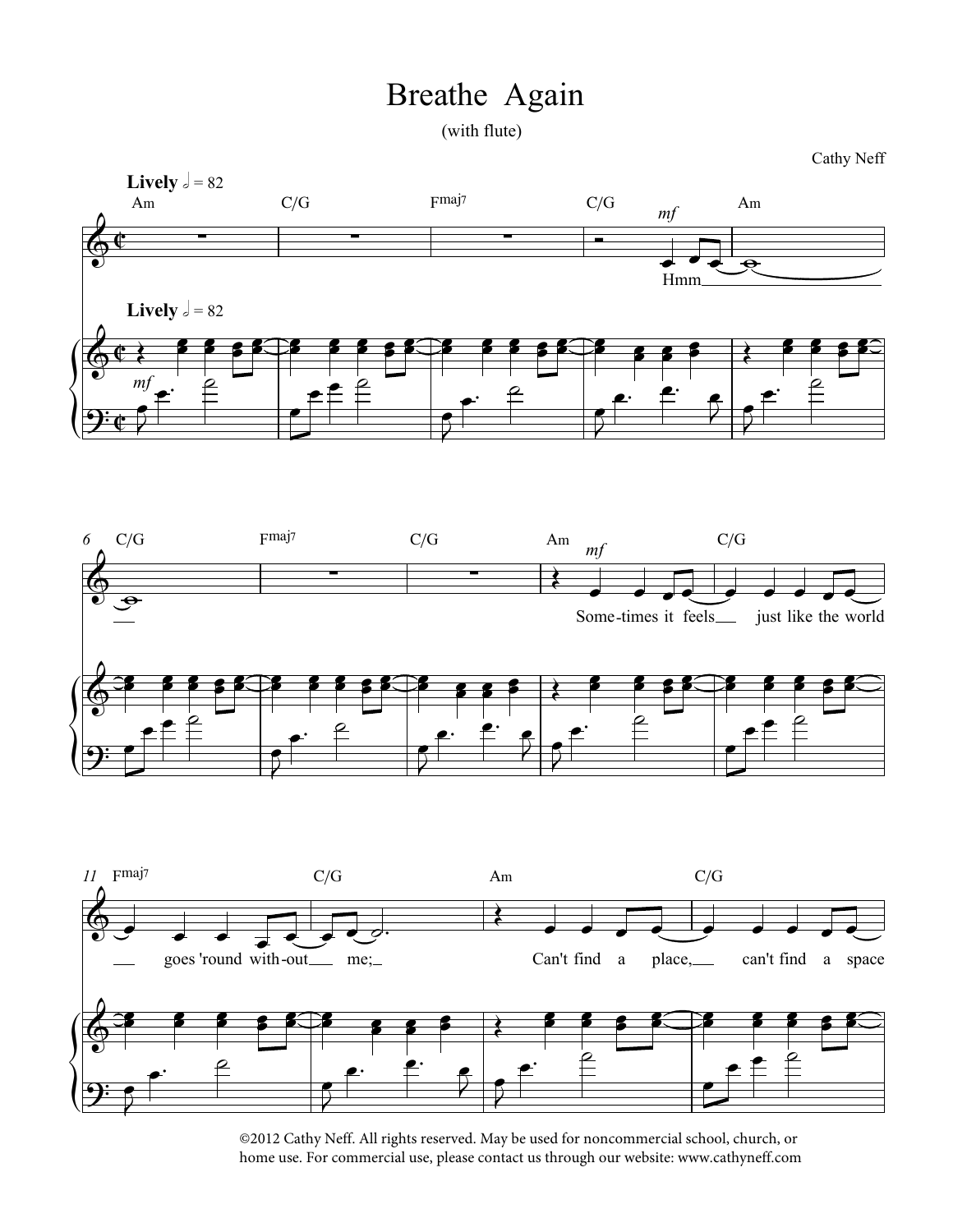



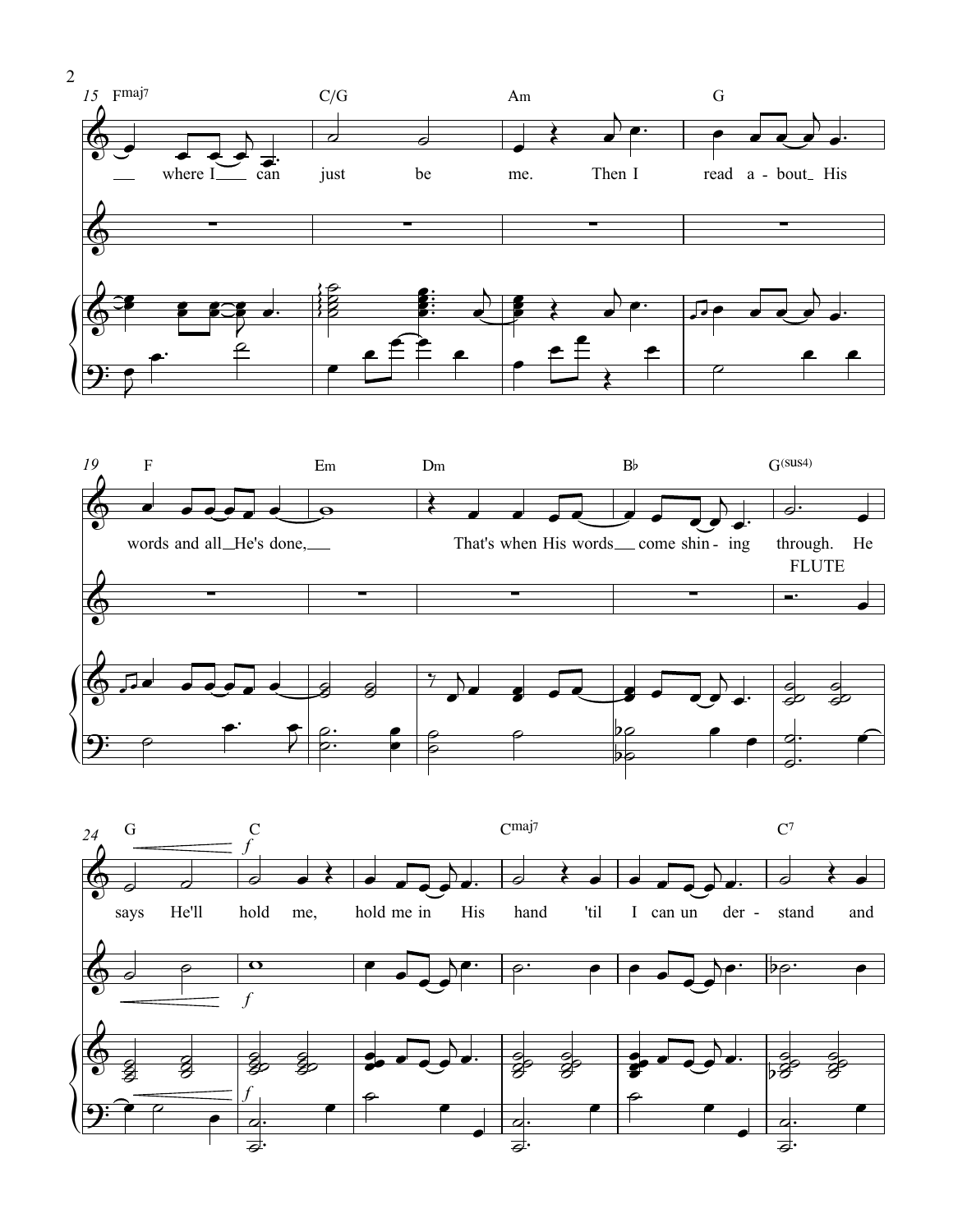



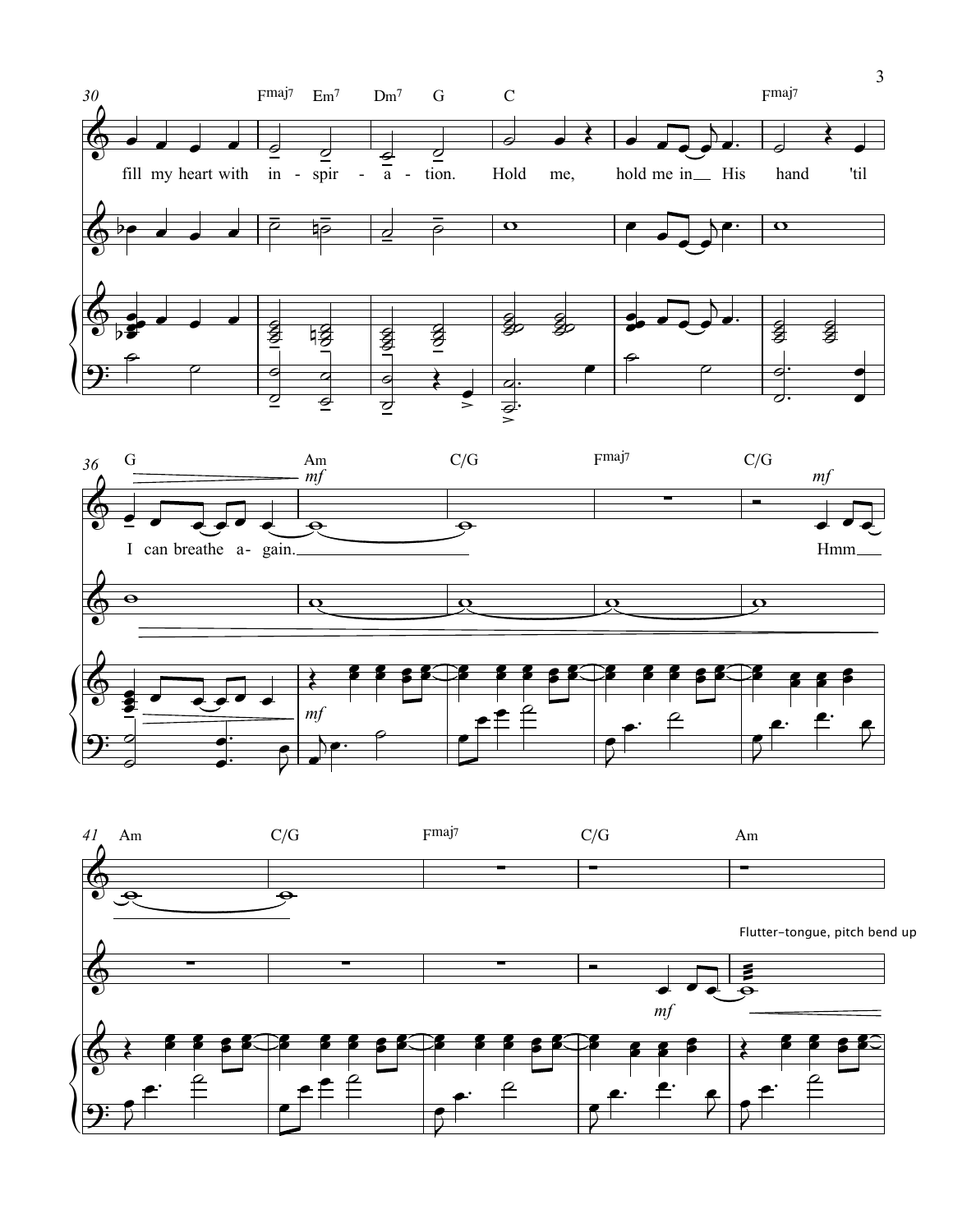





4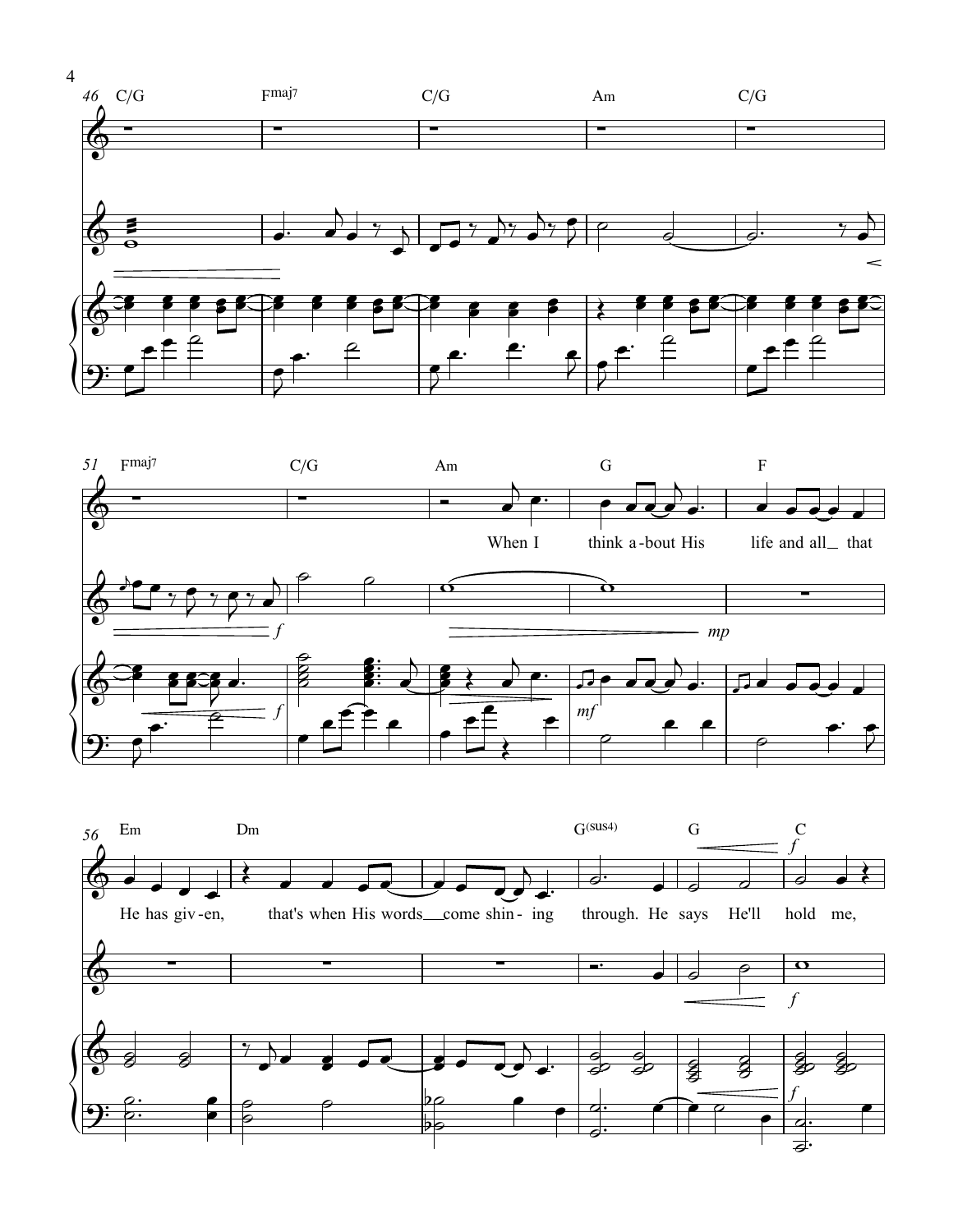



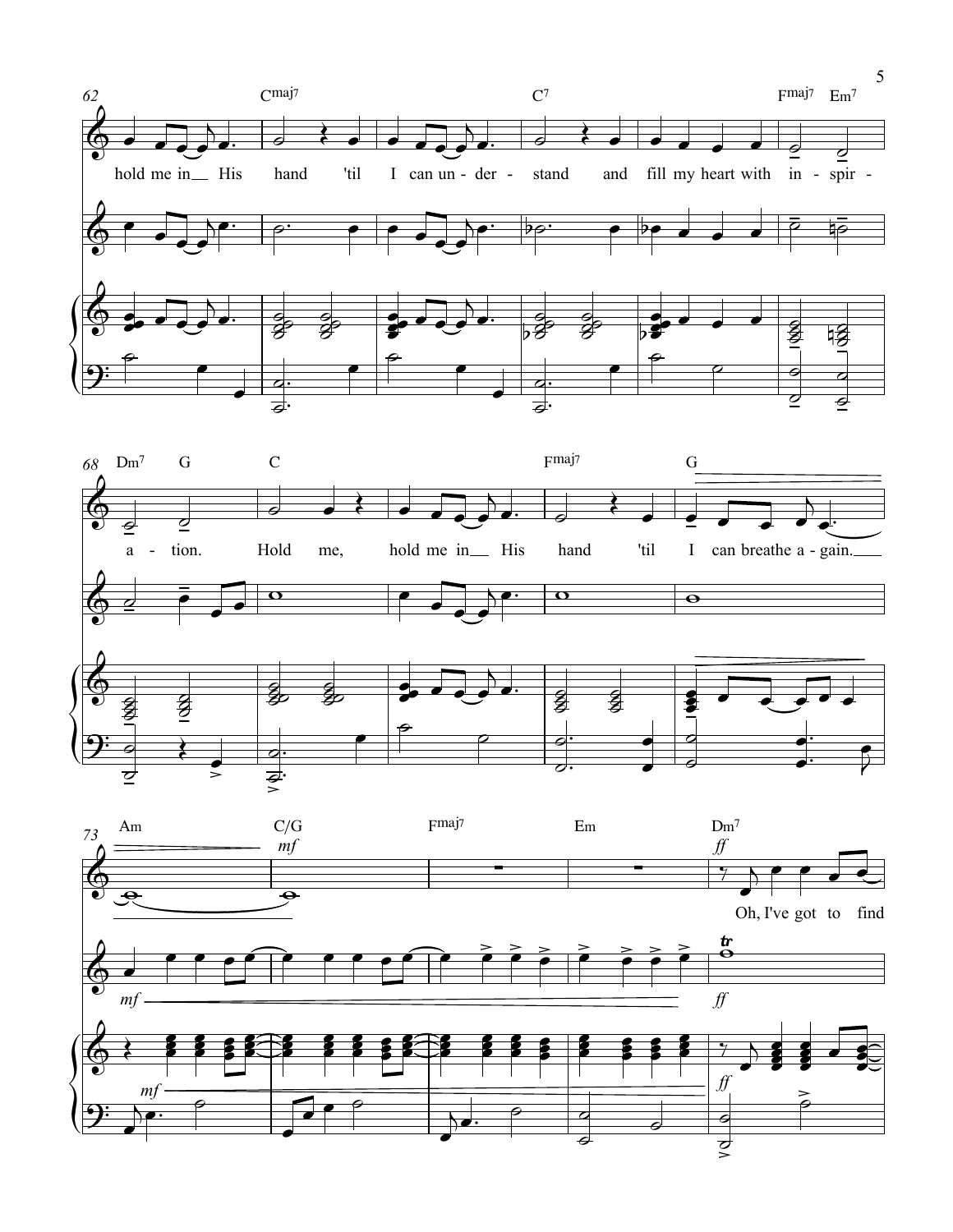



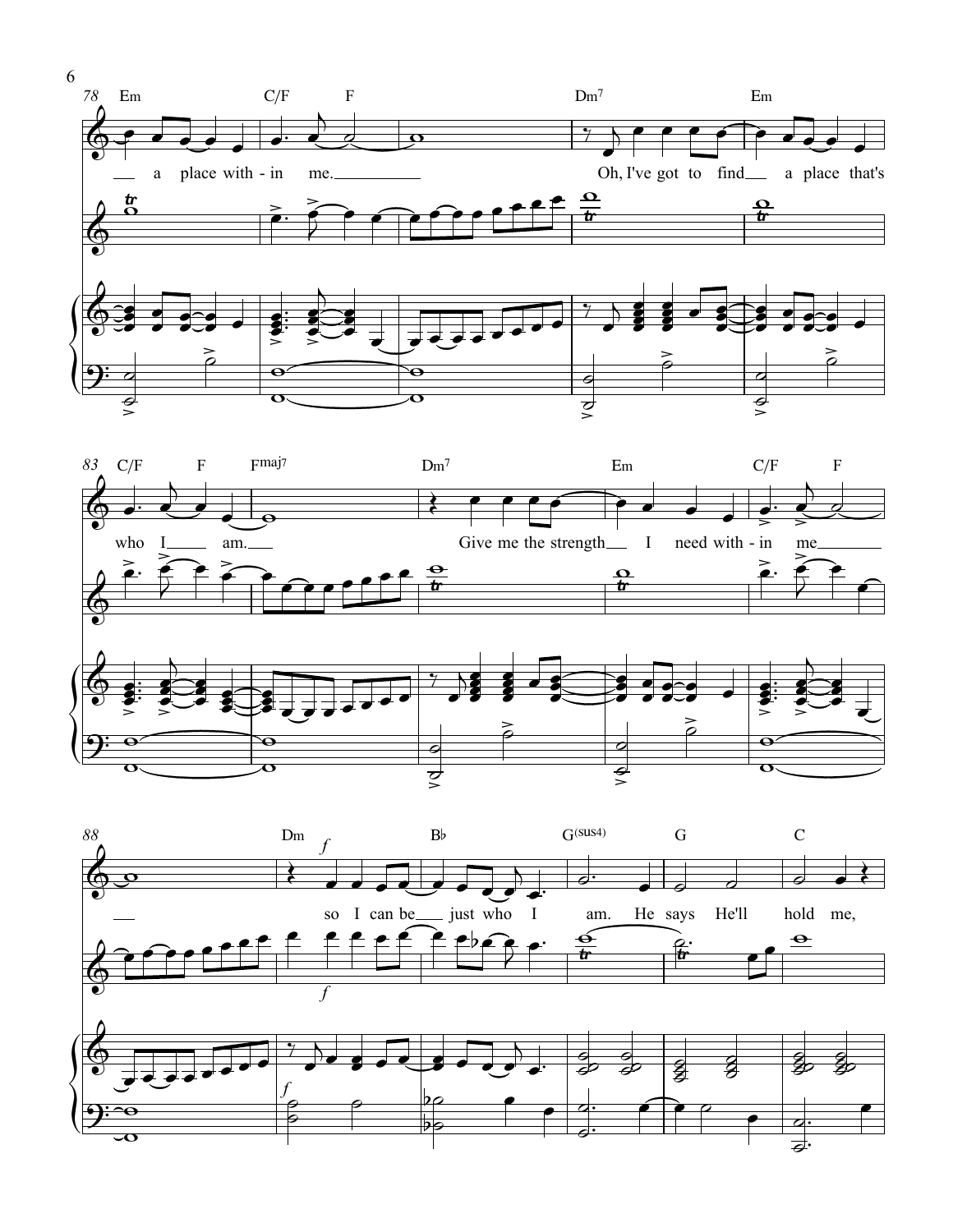



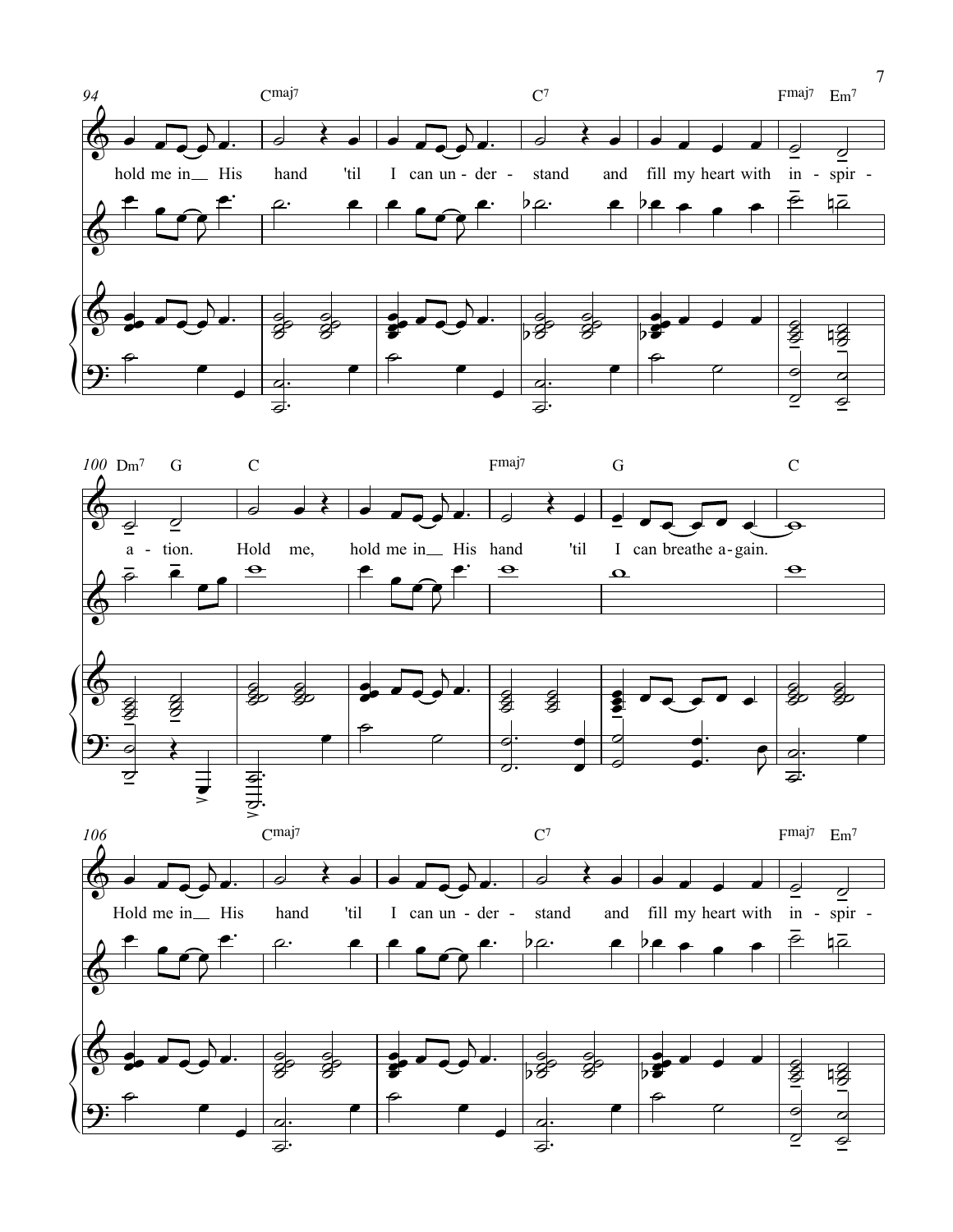